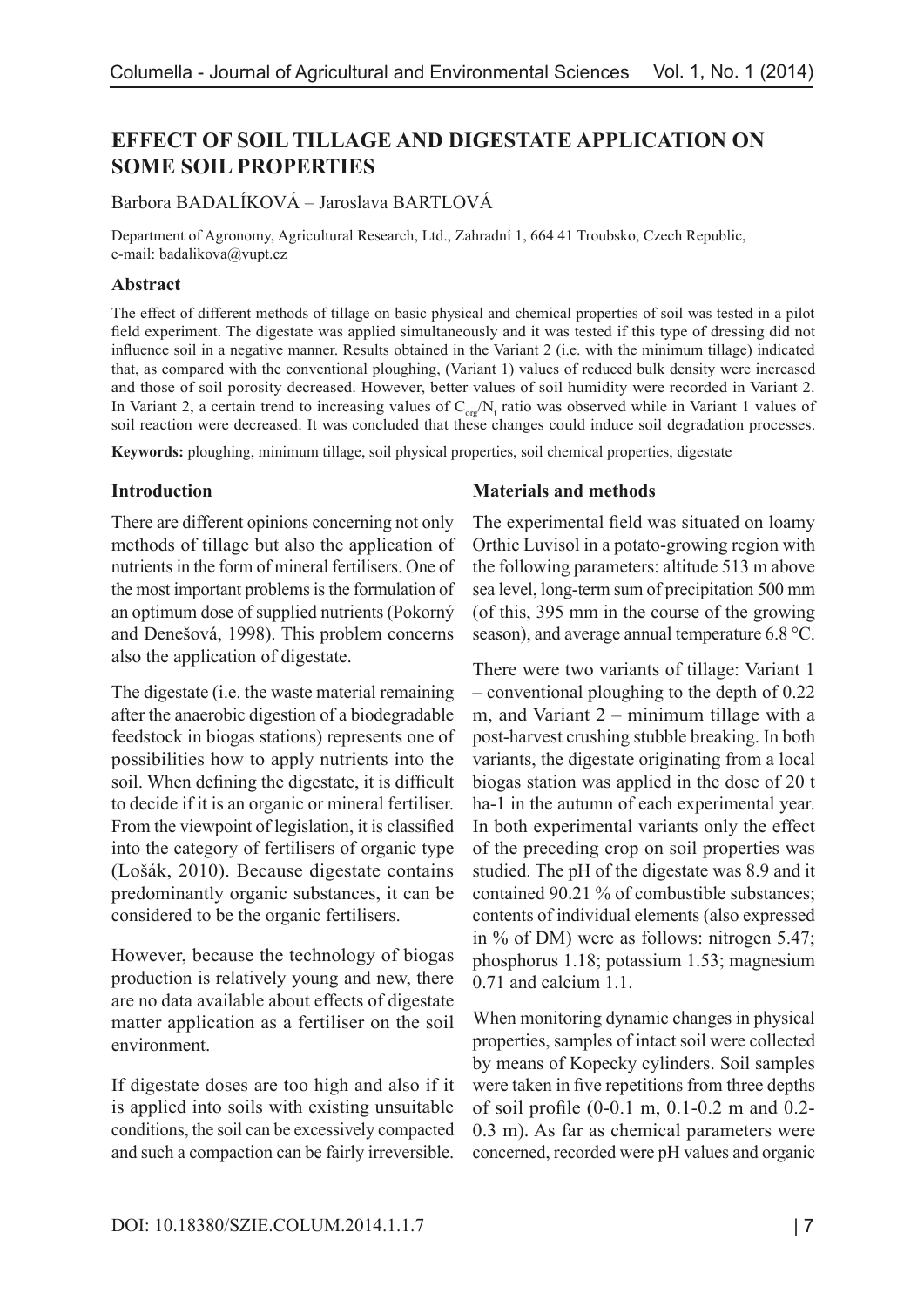carbon to total nitrogen molar ratios  $(C_{org}/N_t)$ . Soil texture was evaluated on the base of the coefficient of structurality (which expresses the degree of destruction of soil structure) and of the ratio between agronomical valuable (0.25- 10 mm) and less valuable (>10 and <0.25 mm) structural elements. Soil samples were taken in three repetitions from two depths (0-0.15 and 0.15-0.30 m). In this paper, results obtained in years 2012 –2013 are presented.

Results concerning physical properties of soil and characterising their changes within the whole study period are presented in Tabs 1 and 2.

As one can see, in Variant 1 values of reduced bulk density of soil were always lower than in Variant 2. On the other hand, however, the content of water in soil was always higher in Variant 2. In this variant, values of soil aeration were better but only in the upper soil layer.

| Variants       | Soil depth (m) | Bulk<br>density | Total<br>porosity |       | Momentary content of | Maximum              | Minimum air |
|----------------|----------------|-----------------|-------------------|-------|----------------------|----------------------|-------------|
|                |                |                 |                   | water | air                  | capillary capacity   | capacity    |
|                |                | $(g.cm-3)$      | $(\%)$            |       | $(\% \text{ vol.})$  | $(\% \,\text{vol.})$ |             |
| 1              | $0 - 0.1$      | 1.39            | 48.44             | 14.00 | 34.44                | 34.93                | 13.51       |
|                | $0.1 - 0.2$    | 1.38            | 48.88             | 16.88 | 32.00                | 37.11                | 11.77       |
|                | $0.2 - 0.3$    | 1.38            | 48.95             | 15.56 | 33.39                | 34.64                | 14.31       |
|                | Mean           | 1.38            | 48.76             | 15.48 | 33.28                | 35.56                | 13.20       |
| $\overline{2}$ | $0 - 0.1$      | 1.41            | 49.65             | 15.54 | 34.10                | 34.07                | 15.58       |
|                | $0.1 - 0.2$    | 1.57            | 43.76             | 18.36 | 25.40                | 30.90                | 12.87       |
|                | $0.2 - 0.3$    | 1.53            | 45.27             | 15.94 | 29.33                | 31.48                | 13.79       |
|                | Mean           | 1.51            | 46.23             | 16.62 | 29.61                | 32.15                | 14.08       |

*Table 1.* Physical properties of soil – Budisov, 2012

| $100002$ , $111$ , $100001$ , $10001$ , $1001$ , $100100$ , $10010$ |                |                                  |                             |                      |                     |                       |             |  |
|---------------------------------------------------------------------|----------------|----------------------------------|-----------------------------|----------------------|---------------------|-----------------------|-------------|--|
| Variants                                                            | Soil depth (m) | Bulk<br>density<br>$(g.cm^{-3})$ | Total<br>porosity<br>$(\%)$ | Momentary content of |                     | Maximum               | Minimum air |  |
|                                                                     |                |                                  |                             | water                | air                 | capillary<br>capacity | capacity    |  |
|                                                                     |                |                                  |                             |                      | $(\% \text{ vol.})$ | $(\% \text{ vol.})$   |             |  |
|                                                                     | $0 - 0.1$      | 1.38                             | 47.76                       | 19.00                | 28.76               | 38.65                 | 9.11        |  |
|                                                                     | $0.1 - 0.2$    | 1.41                             | 46.89                       | 18.14                | 28.76               | 34.83                 | 12.06       |  |
| 1                                                                   | $0.2 - 0.3$    | 1.33                             | 49.77                       | 17.54                | 32.23               | 35.38                 | 14.39       |  |
|                                                                     | Mean           | 1.37                             | 48.14                       | 18.23                | 29.92               | 36.29                 | 11.85       |  |
|                                                                     | $0 - 0.1$      | 1.38                             | 48.02                       | 22.70                | 25.32               | 35.24                 | 12.78       |  |
| 2                                                                   | $0.1 - 0.2$    | 1.48                             | 44.02                       | 24.01                | 20.00               | 33.77                 | 10.24       |  |
|                                                                     | $0.2 - 0.3$    | 1.46                             | 44.99                       | 21.11                | 23.88               | 34.88                 | 10.10       |  |
|                                                                     | Mean           | 1.44                             | 45.68                       | 22.61                | 23.07               | 34.63                 | 11.04       |  |

*Table 2.* Physical properties of soil – Budisov, 2013

## **Results and discussion**

When studying effects of tillage on physical properties of soil, individual samplings were performed always at the beginning and to the end of the growing season.

In the second experimental year, values of reduced bulk density of soil were generally lower (above all in Variant 2). Different methods of soil management and of application of any kinds of organic fertilisers influence and change physical properties of soil.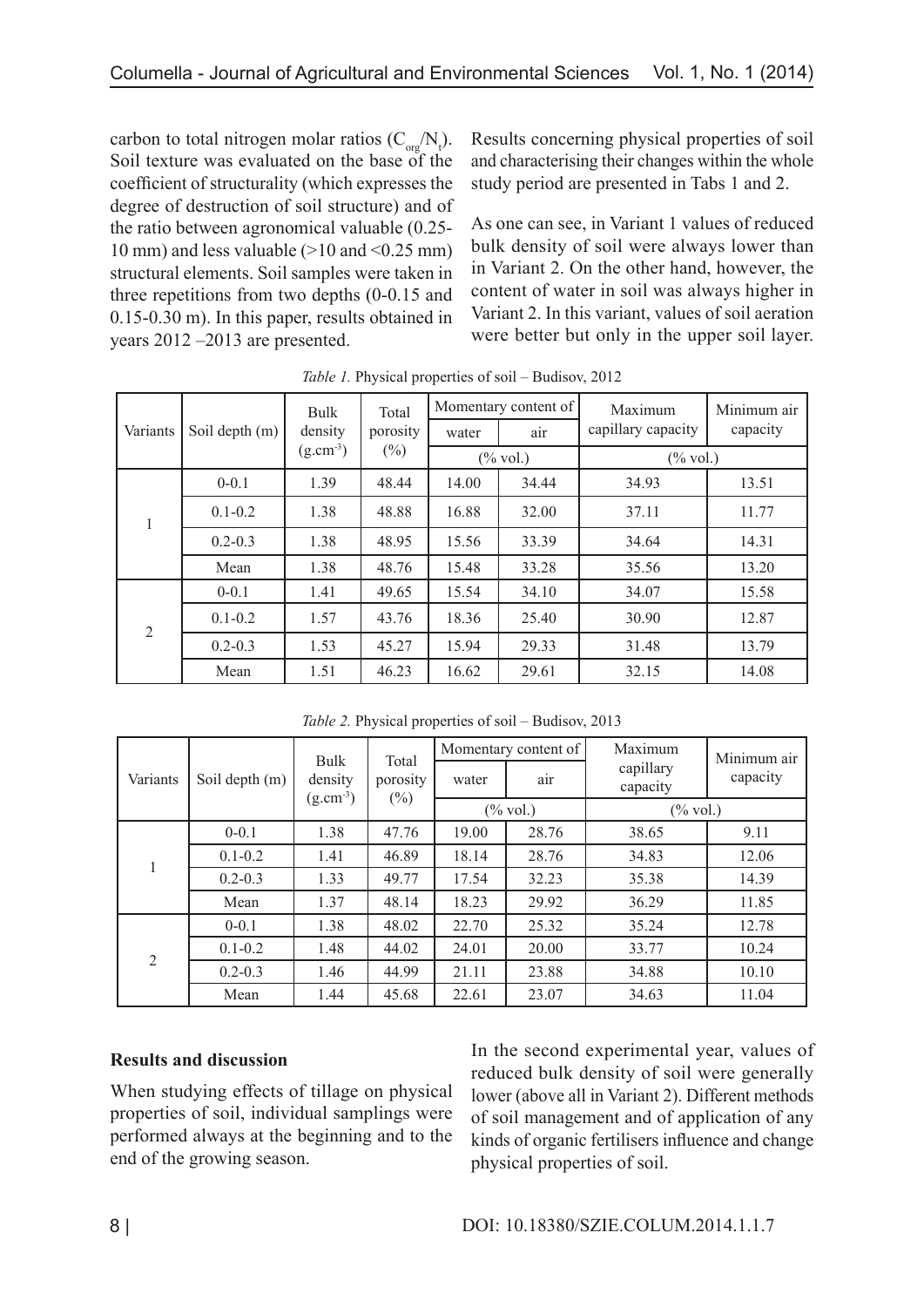When using a new form of fertiliser (i.e. the so-called digestate), it is necessary to define not only its doses but also the method of its application.

not known in detail and also the methods of its use in agriculture still remain to be unexplored (Ferri et al., 2010; Tampone et al., 2010). In Table 3 and 4 is statistical evaluation of Bulk density

| Source    | SS       | df  | MS       | F        |          | sign.  |
|-----------|----------|-----|----------|----------|----------|--------|
| Intercept | 244.0294 |     | 244.0294 | 28585.36 | 0.000000 | $\ast$ |
| Year      | 0.0413   |     | 0.0413   | 4.84     | 0.029824 | $\ast$ |
| Variante  | 0.2658   |     | 0.2658   | 31.13    | 0.000000 | ***    |
| Season    | 0.0473   |     | 0.0473   | 5.54     | 0.020247 | $\ast$ |
| Depth     | 0.1001   |     | 0.0500   | 5.86     | 0.003773 | **     |
| Error     | 0.9732   | 114 | 0.0085   |          |          |        |

*Table 3.* Statistical evaluation of Bulk density

\*\*\*  $P = 0.001$ ; \*\* $P = 0.01$ ; \* $P = 0.05$ 

|  |  | <i>Table 4.</i> Statistical evaluation of Water content |  |  |
|--|--|---------------------------------------------------------|--|--|
|--|--|---------------------------------------------------------|--|--|

| Source    | <b>SS</b> | Degr. of | MS       |          |          | sign |
|-----------|-----------|----------|----------|----------|----------|------|
| Intercept | 39884.69  |          | 39884.69 | 6250.222 | 0.000000 | ***  |
| Year      | 572.43    |          | 572.43   | 89.703   | 0.000000 | ***  |
| Variante  | 228.28    |          | 228.28   | 35.773   | 0.000000 | ***  |
| Season    | 3534.61   |          | 3534.61  | 553.898  | 0.000000 | ***  |
| Depth     | 76.25     |          | 38.12    | 5.974    | 0.003408 | **   |
| Error     | 727.47    | 114      | 6.38     |          |          |      |

\*\*\*  $P = 0.001$ ; \*\* $P = 0.01$ ; \* $P = 0.05$ 

The term digestate is used as a name of the waste material remaining after the anaerobic digestion of a biodegradable feedstock in biogas stations. There are different kinds of digestate and that can be classified from different points of view,

and Content of water. The results are statistically significant between variants, years and depths Values of the coefficient of structurality are presented in Tab. 5. These values indicated that in Variant 1 there was a tendency to improving

|                |                | 2012   |        | 2013   |        |  |
|----------------|----------------|--------|--------|--------|--------|--|
| Variants       | Soil depth (m) | spring | autumn | spring | autumn |  |
|                | $0 - 0.15$     | 1.87   | 1.97   | 3.42   | 3.05   |  |
|                | $0.15 - 0.30$  | 1.90   | 2.49   | 2.62   | 3.87   |  |
|                | Mean           | 1.88   | 2.21   | 2.98   | 3.42   |  |
| $\overline{2}$ | $0 - 0.15$     | 2.01   | 1.87   | 1.08   | 2.08   |  |
|                | $0.15 - 0.30$  | 1.82   | 1.88   | 1.14   | 2.96   |  |
|                | Mean           | 1.91   | 1.88   | 1.11   | 2.46   |  |

*Table 5.* Coefficient of structurality (Budisov 2012, 2013)

e.g. with regard to biodegraded raw materials, according to the method of their use or on the base of the content of dry matter (Marada et al., 2008). In contrast to well examined and exactly known kinds of biomass (e.g. well fermented sludge and compost), properties of digestate are soil texture. In 2013, parameters of soil texture were generally better than in 2012.

It was possible that the application of the fore crop straw into the soil performed in 2012 contributed to this improvement of soil structure.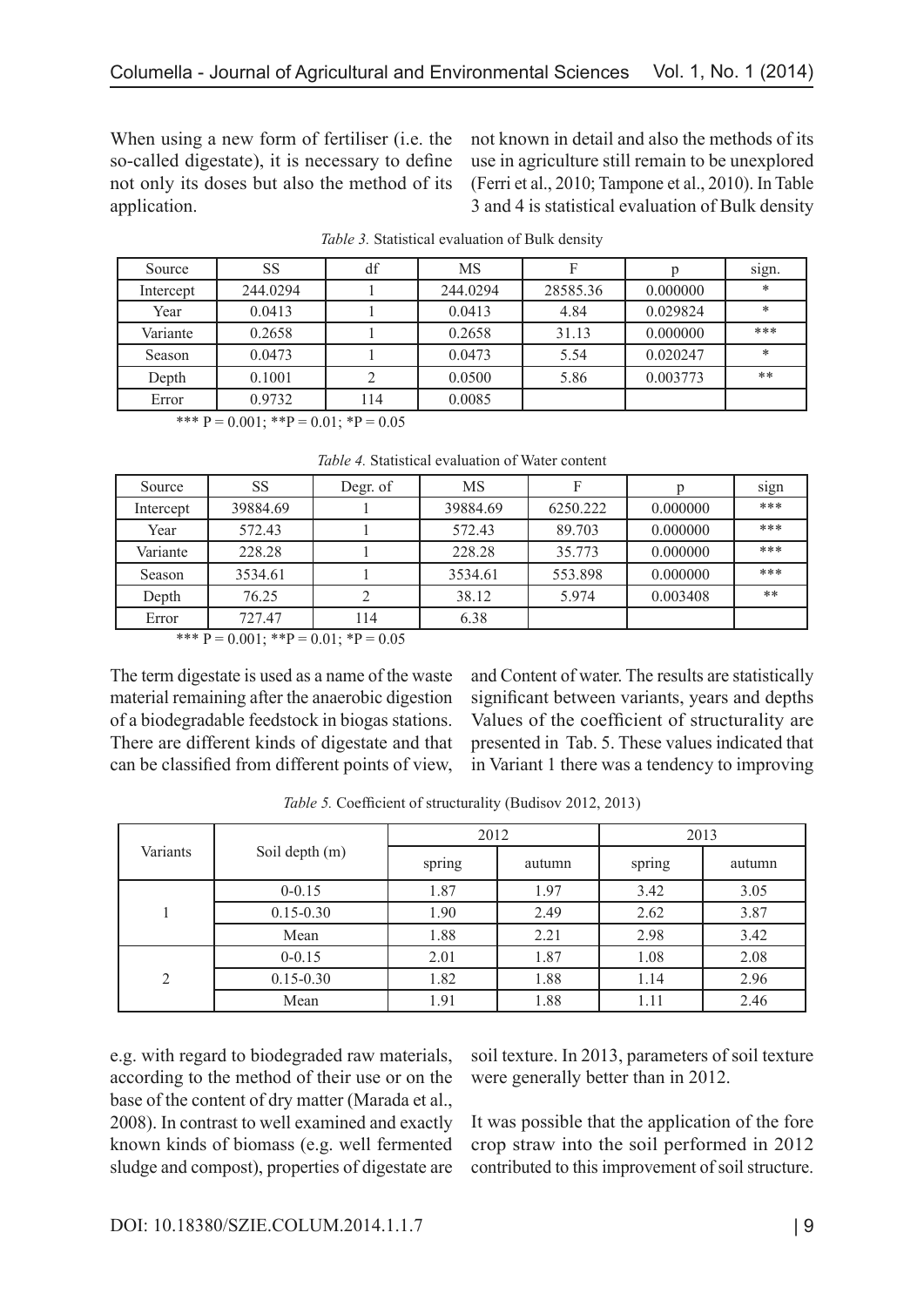| Source    | <b>SS</b> | Degr. of | MS       | F        |          |
|-----------|-----------|----------|----------|----------|----------|
| Intercept | 81.10104  |          | 81.10104 | 234.5237 | 0.000000 |
| Year      | 1.21034   |          | 1.21034  | 3.5000   | 0.088191 |
| Variante  | 2.51817   |          | 2.51817  | 7.2819   | 0.020712 |
| Season    | 1.16006   |          | 1.16006  | 3.3546   | 0.094209 |
| Depth     | 0.11358   |          | 0.11358  | 0.3284   | 0.578106 |
| Error     | 3.80393   | 1        | 0.34581  |          |          |

*Table 6.* Statistical evaluation of Structure

Differences between variants weren't statistically significant (Tab.6). The  $C_{org} / N_t$  ratios calculated for both variants of tillage are presented in Tab. 7. On the one hand, a well-balanced carbon-tonitrogen ratio is important for the decomposition of organic matter contained in soil while on the

year 2013 were decreased in Variant 1. This process is associated with the decomposition of organic matter to mineral that are for plants more available (Pokorný et al., 1998). It is therefore probable that the digestate caused an acidification of soil in ploughed Variant 1.

Table 7.  $C_{\text{org}}/N_{\text{t}}$  ratio in variants with different methods of tillage and digestate application (Budisov 2012, 2013)

|          | Soil depth (m) | 2012   |        | 2013   |        |  |
|----------|----------------|--------|--------|--------|--------|--|
| Variants |                | spring | autumn | spring | autumn |  |
|          | $0 - 0.15$     | 10     | 10     | 10     | 10     |  |
|          | $0.15 - 0.30$  | 13     |        |        |        |  |
|          | Mean           | 12     | 11     | 10     | 10     |  |
| ◠        | $0 - 0.15$     | 12     | 10     | 12     |        |  |
|          | $0.15 - 0.30$  | 13     | 13     | 16     |        |  |
|          | Mean           | 13     | 12     | 14     |        |  |

other it is also closely associated with the reduced bulk density. As it is well-known that the rate of organic matter decomposition is dependent on the  $C_{org} / N_t$  ratio, organic compounds with the  $C_{\text{org}}/N_{t}$  below 10:1 are decomposed very quickly (and are very easily available for soil microorganisms) while those with the

 $C_{org} / N_t$  ratio above 50:1 are decomposed very slowly (Váňa, 1994). Results obtained within the framework of our experiments indicated that the rate of organic matter decomposition was nearly the same in both variants of tillage. In 2013, a slightly increased  $C_{org} / N_t$  ratio was recorded in deeper soil layers in Variant 2. Properties of the digestate are dependent on the quality and parameters of materials used for anaerobic digestion. Contents of other elements are usually different and depend on the properties of the fermented feedstock (Dostál, Richter, 2008). It was found, that values of soil reaction in

## **Conclusions**

Results of a two-year monitoring of physical and also some chemical properties of soil in different variants of tillage and application of digestate indicate that basic physical properties of soil and its texture were influenced above all by the method of tillage.

In Variant with minimum tillage, the  $C_{\text{org}}/N_{t}$ , ratio was increased in the second experimental year. This means that in this variant the content of C organic substances was higher than in Variant with ploughing.

## **Acknowledgement**

These results were obtained within the framework of a (partial) institutional support of the long-term conception of the research organisation and also thanks to the support provided by the Ministry of Agriculture of the Czech Republic within the framework of the research project NAZV QJ1210263.